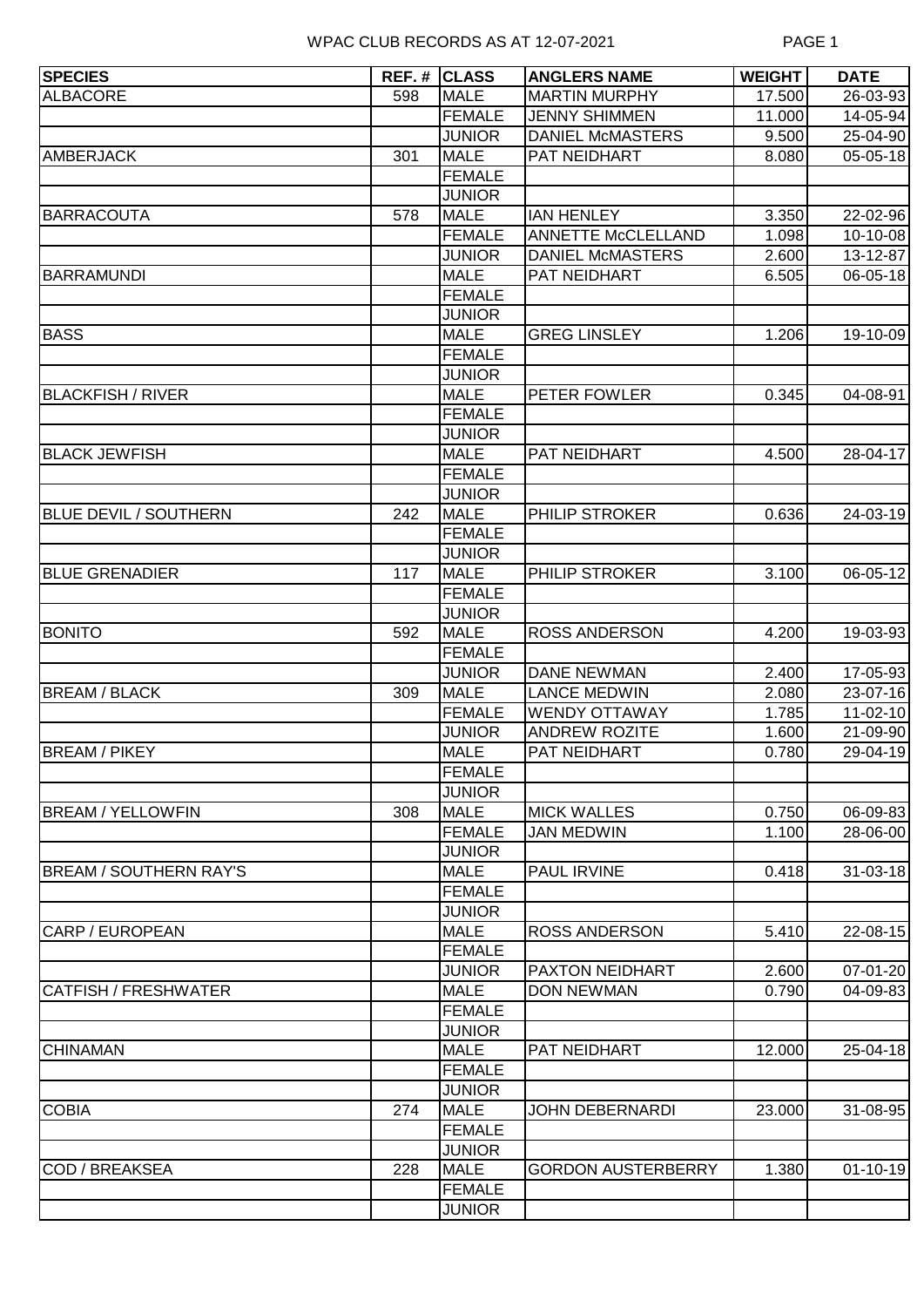| COD / TOMATO (ROCKCOD)                  |     | <b>MALE</b>   | <b>PAT NEIDHART</b>       | 1.600       | $04 - 05 - 18$ |
|-----------------------------------------|-----|---------------|---------------------------|-------------|----------------|
|                                         |     | <b>FEMALE</b> |                           |             |                |
|                                         |     | <b>JUNIOR</b> |                           |             |                |
| <b>CORAL TROUT</b>                      |     | <b>MALE</b>   | PAT NEIDHART              | 5.700       | 23-04-21       |
|                                         |     | <b>FEMALE</b> |                           |             |                |
|                                         |     | <b>JUNIOR</b> |                           |             |                |
| <b>CUTTLEFISH</b>                       |     | <b>MALE</b>   | <b>ROSS ANDERSON</b>      | 6.600       | 26-04-15       |
|                                         |     | <b>FEMALE</b> | <b>BELINDA McLEAN</b>     | 3.250       | 17-04-17       |
|                                         |     | <b>JUNIOR</b> | <b>DANNY FROOD</b>        | 2.520       | 04-05-86       |
| DORY / JOHN                             | 149 | <b>MALE</b>   | <b>GREG CHEETHAM</b>      | 0.600       | 11-05-94       |
|                                         |     | <b>FEMALE</b> |                           |             |                |
|                                         |     | <b>JUNIOR</b> | PHILIP STROKER            | $0.5$ (Int) | 16-06-92       |
| DORY / SILVER                           | 147 | <b>MALE</b>   | PAT NEIDHART              | 0.154       | 17-02-19       |
|                                         |     | <b>FEMALE</b> |                           |             |                |
|                                         |     | <b>JUNIOR</b> |                           |             |                |
| <b>DOLPHIN FISH</b>                     | 304 | <b>MALE</b>   | <b>MAX BRYANT</b>         | 4.500       | 21-02-88       |
|                                         |     | <b>FEMALE</b> |                           |             |                |
|                                         |     | <b>JUNIOR</b> |                           |             |                |
| EEL / FRESHWATER                        |     | <b>MALE</b>   | DARREN ROZITE (Jnr)       | 1.200       | 29-09-86       |
|                                         |     | <b>FEMALE</b> |                           |             |                |
|                                         |     | <b>JUNIOR</b> | <b>DARREN ROZITE</b>      | 1.200       | 29-09-86       |
| EEL / CONGER                            | 76  | <b>MALE</b>   | <b>BRUCE NORTH</b>        | 10.200      | 07-08-82       |
|                                         |     | <b>FEMALE</b> |                           |             |                |
|                                         |     | <b>JUNIOR</b> |                           |             |                |
| <b>EMPEROR / RED</b>                    |     | <b>MALE</b>   | PAT NEIDHART              | 11.360      | 23-04-21       |
|                                         |     | <b>FEMALE</b> |                           |             |                |
|                                         |     | <b>JUNIOR</b> |                           |             |                |
| <b>EMPEROR / RED THROAT</b>             |     | <b>MALE</b>   | PAT NEIDHART              | 3.100       | 25-04-18       |
|                                         |     | <b>FEMALE</b> |                           |             |                |
|                                         |     | <b>JUNIOR</b> |                           |             |                |
| <b>ELEPHANT FISH</b>                    | 61  | <b>MALE</b>   | <b>MARK ZDJELAREVIC</b>   | 5.160       | 23-02-96       |
|                                         |     | <b>FEMALE</b> | <b>JENNY SHIMMEN</b>      | 4.855       | 21-02-96       |
|                                         |     | <b>JUNIOR</b> | <b>DANE NEWMAN</b>        | 3.400       | 05-05-90       |
| <b>FLATHEAD / DUSKY</b>                 | 203 | <b>MALE</b>   | PETER FOWLER              | 3.600       | 1981           |
| FLATHEAD / DUSKY - Slot Limit only      | 203 | <b>MALE</b>   |                           |             |                |
|                                         |     | <b>FEMALE</b> |                           |             |                |
|                                         |     | <b>JUNIOR</b> |                           |             |                |
| FLATHEAD / DUSKY - Oversize Length (cm) | 203 | <b>MALE</b>   |                           |             |                |
|                                         |     | <b>FEMALE</b> |                           |             |                |
|                                         |     | <b>JUNIOR</b> |                           |             |                |
| FLATHEAD / SOUTHERN BLUE-SPOTTED        | 200 | <b>MALE</b>   | PHIL STEPHENSON           | 4.200       | 29-12-89       |
|                                         |     | <b>FEMALE</b> | <b>JENNY DILLIMORE</b>    | 1.848       | $03 - 03 - 13$ |
|                                         |     | <b>JUNIOR</b> | <b>SCOTT GAYLOR</b>       | 1.700       | $02 - 01 - 85$ |
| <b>FLATHEAD / SOUTHERN SAND</b>         | 198 | <b>MALE</b>   | <b>CLINT ADLINGTON</b>    | 0.676       | 24-10-15       |
|                                         |     | <b>FEMALE</b> | <b>BELINDA McLEAN</b>     | 0.500       | 17-02-19       |
|                                         |     | <b>JUNIOR</b> |                           |             |                |
| <b>FLATHEAD / ROCK</b>                  | 195 | <b>MALE</b>   | <b>CLINT BUSH</b>         | 1.174       | 17-02-19       |
|                                         |     | <b>FEMALE</b> |                           |             |                |
|                                         |     | <b>JUNIOR</b> |                           |             |                |
| <b>FLATHEAD / TIGER</b>                 | 197 | <b>MALE</b>   | PHILIP STROKER            | 1.416       | 07-03-21       |
|                                         |     | <b>FEMALE</b> |                           |             |                |
|                                         |     | <b>JUNIOR</b> |                           |             |                |
| <b>FLOUNDER</b>                         | 617 | <b>MALE</b>   | <b>BEN CHATTERS (Jnr)</b> | 0.258       | 05-04-10       |
|                                         |     | <b>FEMALE</b> |                           |             |                |
|                                         |     | <b>JUNIOR</b> | <b>BEN CHATTERS</b>       | 0.258       | $05 - 04 - 10$ |
| <b>GARFISH</b>                          | 122 | <b>MALE</b>   | PAT NEIDHART              | 0.364       | $27 - 12 - 18$ |
|                                         |     | <b>FEMALE</b> | <b>GAYE ANDREWS</b>       | 0.280       | $01 - 02 - 93$ |
|                                         |     | <b>JUNIOR</b> | <b>DAVID ANDREWS</b>      | 0.245       | 13-07-94       |
|                                         |     |               |                           |             |                |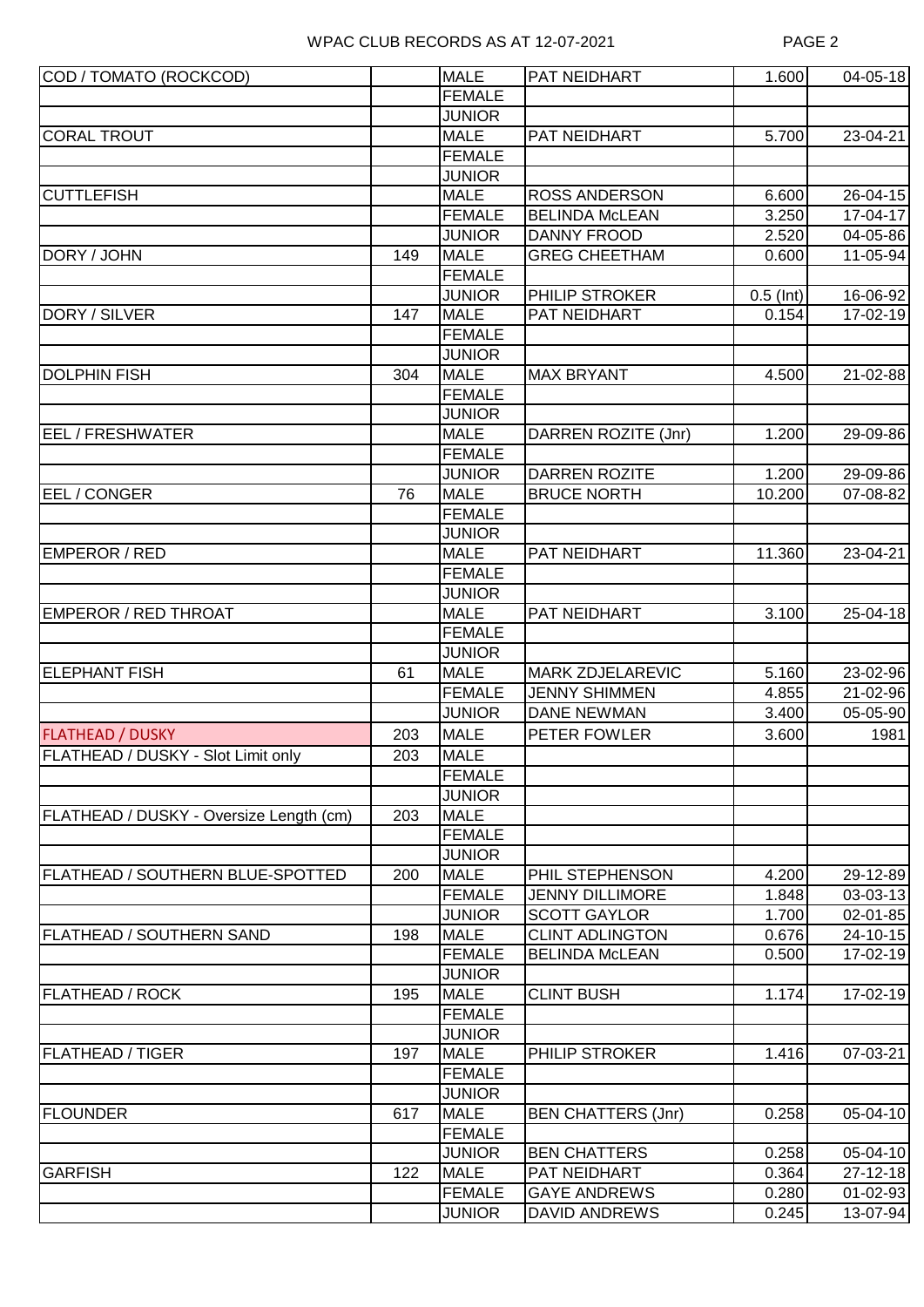| <b>GEMFISH</b>                    | 577 | <b>MALE</b>   | <b>CLINT ADLINGTON</b>  | 3.600      | $30 - 12 - 12$ |
|-----------------------------------|-----|---------------|-------------------------|------------|----------------|
|                                   |     | <b>FEMALE</b> |                         |            |                |
|                                   |     | <b>JUNIOR</b> |                         |            |                |
| <b>GREEN JOBFISH</b>              |     | <b>MALE</b>   | PAT NEIDHART            | 6.410      | 30-04-21       |
|                                   |     | <b>FEMALE</b> |                         |            |                |
|                                   |     | <b>JUNIOR</b> |                         |            |                |
| <b>GROPER BALDCHIN (TUSKFISH)</b> | 491 | <b>MALE</b>   | PAT NEIDHART            | 2.980      | 04-05-18       |
|                                   |     | <b>FEMALE</b> |                         |            |                |
|                                   |     | <b>JUNIOR</b> |                         |            |                |
| <b>GURNARD PERCH (COMMON)</b>     | 173 | <b>MALE</b>   | <b>MICK WALLES</b>      | 1.130      | 15-10-78       |
| <b>JAVELIN FISH (BARRED)</b>      |     | <b>MALE</b>   | PAT NEIDHART            | 2.800      | 28-04-17       |
|                                   |     | <b>FEMALE</b> |                         |            |                |
|                                   |     | <b>JUNIOR</b> |                         |            |                |
| <b>KINGFISH / YELLOWTAIL</b>      | 298 | <b>MALE</b>   | PHILIP STROKER          | 15.500     | $01 - 02 - 15$ |
|                                   |     | <b>FEMALE</b> |                         |            |                |
|                                   |     | <b>JUNIOR</b> | PHILIP STROKER          | 17.8 (Int) | 16-06-92       |
| <b>KNIFE JAW</b>                  | 382 | <b>MALE</b>   | <b>CLINT ADLINGTON</b>  | 1.3500     | $30 - 12 - 12$ |
|                                   |     | <b>FEMALE</b> |                         |            |                |
|                                   |     | <b>JUNIOR</b> |                         |            |                |
| <b>LATCHET</b>                    | 187 | <b>MALE</b>   | <b>JOHN ROWE</b>        | 1.350      | 06-03-85       |
|                                   |     | <b>FEMALE</b> |                         |            |                |
|                                   |     | <b>JUNIOR</b> |                         |            |                |
| LEATHERJACKET                     | 643 | <b>MALE</b>   | <b>GEOFF WHALL</b>      | 1.615      | 20-01-96       |
|                                   |     | <b>FEMALE</b> | <b>JENNY SHIMMEN</b>    | 0.900      | 21-05-95       |
|                                   |     | <b>JUNIOR</b> | <b>MATTHEW WHALL</b>    | 1.000      | 15-01-94       |
| LING / ROCK                       | 116 | <b>MALE</b>   | <b>DON NEWMAN</b>       | 3.400      | 16-09-88       |
|                                   |     | <b>FEMALE</b> |                         |            |                |
|                                   |     | <b>JUNIOR</b> | <b>SAM HENLEY</b>       | 0.850      | 18-11-96       |
| <b>LUDERICK</b>                   | 341 | <b>MALE</b>   | MICHAEL WALLES (JNR)    | 1.700      | 15-10-09       |
|                                   |     | <b>FEMALE</b> | <b>WENDY OTTAWAY</b>    | 0.800      | 02-03-93       |
|                                   |     | <b>JUNIOR</b> | <b>JESSICA JACKSON</b>  | 1.384      | 17-10-08       |
| MACKEREL / FRIGATE                | 595 | <b>MALE</b>   | <b>GREG CHEETHAM</b>    | 1.400      | 16-05-94       |
|                                   |     | FEMALE        | <b>JENNY SHIMMEN</b>    | 1.500      | 16-05-94       |
|                                   |     | <b>JUNIOR</b> |                         |            |                |
| MACKEREL / NARROW BARRED          | 589 | <b>MALE</b>   | <b>TERRY BRETHERTON</b> | 16.200     | 21-02-88       |
|                                   |     | <b>FEMALE</b> |                         |            |                |
|                                   |     | <b>JUNIOR</b> |                         |            |                |
| MACKEREL / SLIMY (COMMON)         | 588 | <b>MALE</b>   | <b>IAN HENLEY</b>       | 1.750      | 18-11-90       |
|                                   |     | <b>FEMALE</b> |                         |            |                |
|                                   |     | <b>JUNIOR</b> | <b>COREY STEWART</b>    | 1.000      | 18-11-90       |
| <b>MACKEREL / SPOTTED</b>         | 590 | <b>MALE</b>   | A. BRADLEY              | 4.300      | 21-02-88       |
|                                   |     | <b>FEMALE</b> |                         |            |                |
|                                   |     | <b>JUNIOR</b> |                         |            |                |
| <b>MACKEREL TUNA</b>              | 597 | <b>MALE</b>   | <b>MAX BRYANT</b>       | 4.000      | 30-08-87       |
|                                   |     | <b>FEMALE</b> |                         |            |                |
|                                   |     | <b>JUNIOR</b> |                         |            |                |
| <b>MAORI ROCK COD</b>             | 231 | <b>MALE</b>   | PAT NEIDHART            | 3.900      | 06-05-19       |
|                                   |     | <b>FEMALE</b> |                         |            |                |
|                                   |     | <b>JUNIOR</b> |                         |            |                |
| <b>MARLIN / BLACK</b>             | 605 | <b>MALE</b>   | PHIL GANNON             | 100.000    | 30-12-77       |
|                                   |     | <b>FEMALE</b> |                         |            |                |
|                                   |     | <b>JUNIOR</b> |                         |            |                |
| <b>MARLIN / STRIPED</b>           | 607 | <b>MALE</b>   | PETER MILLS             | 125.000    | 19-01-85       |
|                                   |     | <b>FEMALE</b> |                         |            |                |
|                                   |     | <b>JUNIOR</b> |                         |            |                |
| <b>MORWONG</b>                    | 424 | <b>MALE</b>   | <b>KEITH JACOBSON</b>   | 2.500      | 17-05-85       |
|                                   |     | <b>FEMALE</b> | <b>JENNY SHIMMEN</b>    | 1.600      | 12-05-94       |
|                                   |     | <b>JUNIOR</b> | PHILIP STROKER          | 1.470      | 13-12-87       |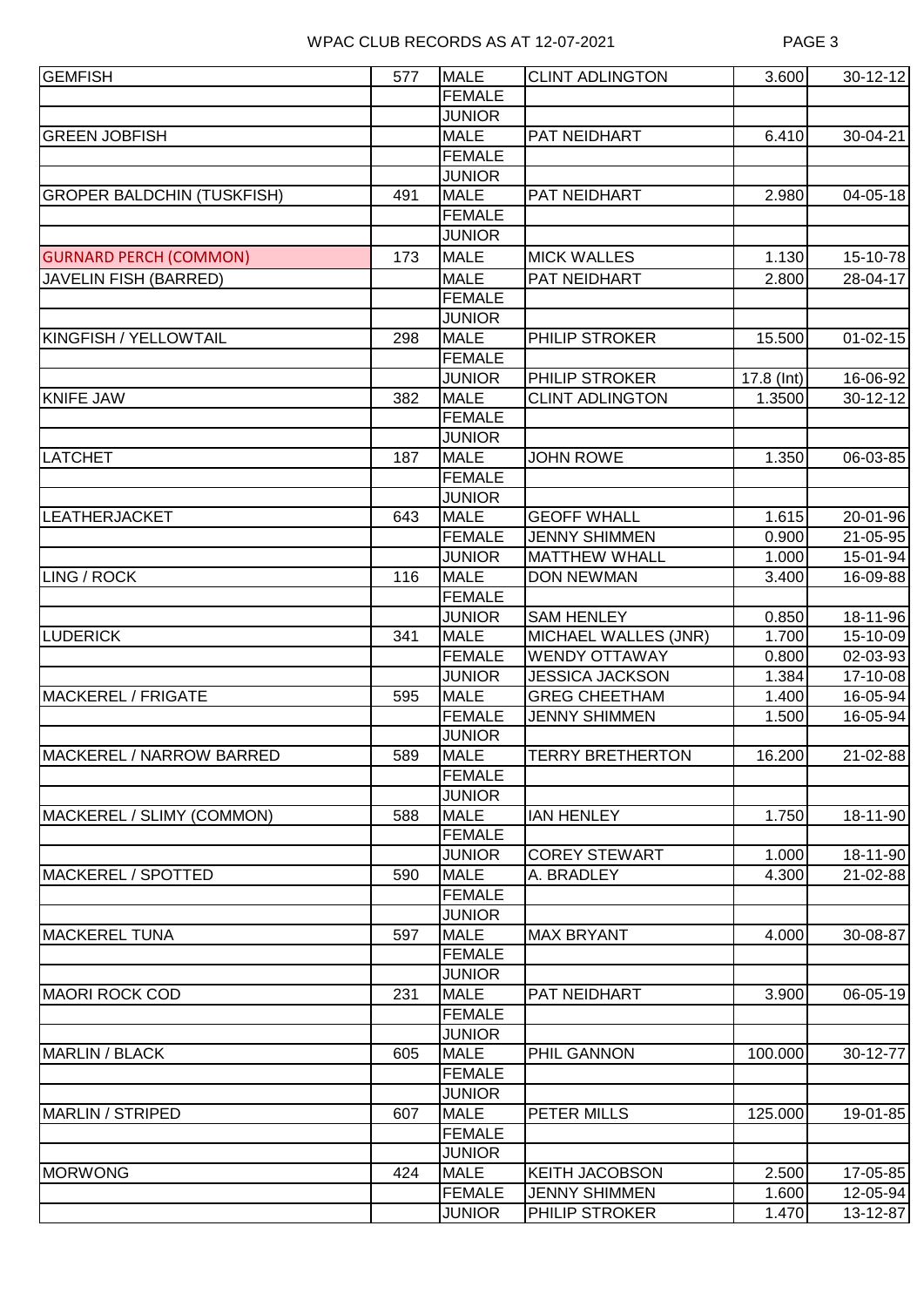| MORWONG / DUSKY                    | 426 | <b>MALE</b>   | <b>CHRIS GARNAR</b>       | 1.100        | 29-12-83       |
|------------------------------------|-----|---------------|---------------------------|--------------|----------------|
|                                    |     | <b>FEMALE</b> |                           |              |                |
|                                    |     | <b>JUNIOR</b> |                           |              |                |
| <b>MULLET / SEA</b>                | 432 | <b>MALE</b>   | PAT NEIDHART              | 1.728        | 07-11-20       |
|                                    |     | <b>FEMALE</b> |                           |              |                |
|                                    |     | <b>JUNIOR</b> |                           |              |                |
| MULLET / RED                       | 326 | <b>MALE</b>   | <b>CHARLIE BORG</b>       | 0.600        | 24-04-94       |
|                                    |     | <b>FEMALE</b> | <b>JENNY SHIMMEN</b>      | 0.450        | 10-11-94       |
|                                    |     | <b>JUNIOR</b> | <b>DANE NEWMAN</b>        | 0.500        | 24-04-94       |
| MULLET / YELLOWEYE                 | 431 | <b>MALE</b>   | <b>MICK WALLES</b>        | 0.970        | 03-08-99       |
|                                    |     | <b>FEMALE</b> | <b>JAN MEDWIN</b>         | 0.600        | 20-09-92       |
|                                    |     | <b>JUNIOR</b> | <b>DAVID ANDREWS</b>      | 0.650        | 18-09-94       |
| <b>MULLOWAY</b>                    | 316 | <b>MALE</b>   | <b>BRUCE NORTH</b>        | 29.000       | 05-06-83       |
|                                    |     | <b>FEMALE</b> |                           |              |                |
|                                    |     | <b>JUNIOR</b> |                           |              |                |
| MURRAY COD - Slot Limit only       |     | <b>MALE</b>   | <b>DON NEWMAN</b>         | 5.764        | 27-05-15       |
|                                    |     | <b>FEMALE</b> |                           |              |                |
|                                    |     | <b>JUNIOR</b> |                           |              |                |
| MURRAY COD - Oversize Length (cm)  |     | <b>MALE</b>   | <b>CHRIS GARNAR</b>       |              | $01 - 12 - 16$ |
|                                    |     |               |                           | <b>116cm</b> |                |
|                                    |     | <b>FEMALE</b> |                           |              |                |
|                                    |     | <b>JUNIOR</b> |                           |              |                |
| <b>NANNYGAI</b>                    | 146 | <b>MALE</b>   | <b>KEN WILSON</b>         | $0.5$ (Int)  | 16-06-92       |
|                                    |     | FEMALE        | <b>JENNY SHIMMEN</b>      | 0.500        | 12-05-94       |
|                                    |     | <b>JUNIOR</b> |                           |              |                |
| <b>OCTOPUS</b>                     |     | <b>MALE</b>   | <b>BRUCE NORTH</b>        | 3.700        | 05-12-85       |
|                                    |     | <b>FEMALE</b> |                           |              |                |
|                                    |     | <b>JUNIOR</b> | <b>TIMOTHY HUYSMAN</b>    | 1.550        | 14-01-90       |
| PERCH / BUTTERFLY (MOSES)          | 217 | <b>MALE</b>   | <b>ROSS ANDERSON</b>      | 0.258        | 11-01-09       |
|                                    |     | <b>FEMALE</b> | <b>JENNY SHIMMEN</b>      | 0.400        | 24-04-94       |
|                                    |     | <b>JUNIOR</b> |                           |              |                |
| PERCH / ESTUARY                    |     | <b>MALE</b>   | <b>BOB OTTAWAY</b>        | 0.850        | 28-02-94       |
|                                    |     | <b>FEMALE</b> | <b>JAN MEDWIN</b>         | 0.510        | 28-09-93       |
|                                    |     | <b>JUNIOR</b> | PHILIP STROKER            | 0.650        | $22 - 09 - 89$ |
| PERCH / GOLDEN                     |     | <b>MALE</b>   | <b>ANTHONY PERCY</b>      | 2.850        | 20-04-97       |
|                                    |     | FEMALE        |                           |              |                |
|                                    |     | <b>JUNIOR</b> | <b>DANE NEWMAN</b>        | 1.845        | 14-10-95       |
| PERCH / PEARL                      | 248 | <b>MALE</b>   | PAT NEIDHART              | 1.050        | $05 - 05 - 19$ |
|                                    |     | FEMALE        |                           |              |                |
|                                    |     | <b>JUNIOR</b> |                           |              |                |
| PERCH / SILVER                     |     | <b>MALE</b>   | <b>BOB WALKER</b>         | 0.500        | 28-01-92       |
|                                    |     | FEMALE        |                           |              |                |
|                                    |     | <b>JUNIOR</b> |                           |              |                |
| PIKE / LONG-FINNED                 | 263 | <b>MALE</b>   | <b>MAX BRYANT</b>         | 0.800        | 02-06-86       |
|                                    |     | <b>FEMALE</b> | <b>JENNY SHIMMEN</b>      | 0.425        | 21-04-94       |
|                                    |     | <b>JUNIOR</b> | <b>DWIGHT McMASTERS</b>   | 0.570        | 01-03-92       |
| <b>QUEENFISH</b>                   |     | <b>MALE</b>   | PAT NEIDHART              | 1.980        | 27-04-18       |
|                                    |     | <b>FEMALE</b> |                           |              |                |
|                                    |     | <b>JUNIOR</b> |                           |              |                |
| <b>RED COD</b>                     | 113 | <b>MALE</b>   | <b>ANDREW MAY</b>         | 1.250        | 16-04-78       |
| <b>RED (BUTTERFLY) GURNARD</b>     | 185 | <b>MALE</b>   |                           |              |                |
|                                    |     |               |                           |              |                |
|                                    |     | <b>FEMALE</b> | <b>ANNETTE McCLELLAND</b> | 0.912        | 20-12-09       |
|                                    |     | <b>JUNIOR</b> |                           |              |                |
| <b>REDFIN</b>                      |     | <b>MALE</b>   | <b>BOB WALKER</b>         | 1.150        | 16-04-91       |
|                                    |     | FEMALE        |                           |              |                |
|                                    |     | <b>JUNIOR</b> | <b>DAVID ANDREWS</b>      | 1.100        | 28-09-93       |
| SADDLETAIL SNAPPER / LARGE MOUTH - |     | <b>MALE</b>   | PAT NEIDHART              | 1.980        | 28-04-17       |
| <b>NANNYGAI</b>                    |     | <b>FEMALE</b> |                           |              |                |
|                                    |     | <b>JUNIOR</b> |                           |              |                |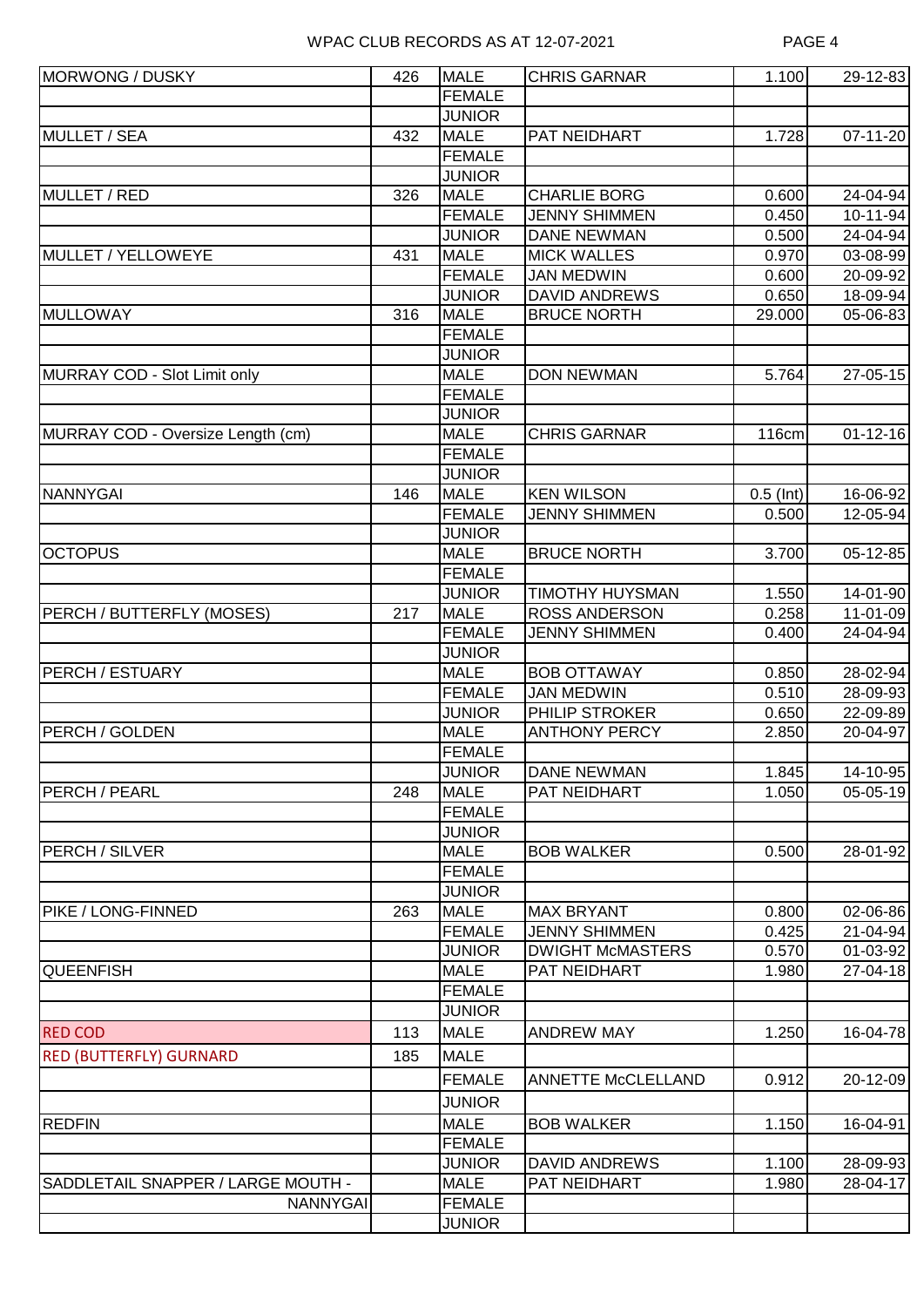| SALMON / AUSTRALIAN          | 306 | <b>MALE</b>                    | PETER MILLS                        | 3.600          | 18-04-87       |
|------------------------------|-----|--------------------------------|------------------------------------|----------------|----------------|
|                              |     | <b>FEMALE</b>                  | <b>REBECCA LANE</b>                | 1.908          | 08-12-07       |
|                              |     | <b>JUNIOR</b>                  | <b>DANE NEWMAN</b>                 | 2.610          | 14-01-90       |
| SALMON / BLUE (TREADFIN)     |     | <b>MALE</b>                    | PAT NEIDHART                       | 4.800          | 30-04-21       |
|                              |     | <b>FEMALE</b>                  |                                    |                |                |
|                              |     | <b>JUNIOR</b>                  |                                    |                |                |
| <b>SAMSON FISH</b>           | 300 | <b>MALE</b>                    | <b>JOHN DEBERNARDI</b>             | 9.900          | 20-08-95       |
|                              |     | <b>FEMALE</b>                  |                                    |                |                |
|                              |     | <b>JUNIOR</b>                  |                                    |                |                |
| <b>SCALYFIN / VICTORIAN</b>  | 390 | <b>MALE</b>                    | <b>JOHN ROWE</b>                   | 0.450          | 21-01-90       |
|                              |     | <b>FEMALE</b>                  |                                    |                |                |
|                              |     | <b>JUNIOR</b>                  |                                    |                |                |
| <b>SERGEANT BAKER</b>        | 83  | <b>MALE</b>                    | PHIL GANNON                        | 1.590          | 22-01-78       |
|                              |     | <b>FEMALE</b>                  |                                    |                |                |
|                              |     | <b>JUNIOR</b>                  | <b>DANNY FROOD</b>                 | 0.900          | 05-01-86       |
| SHARK / BLUE                 | 33  | <b>MALE</b>                    | <b>WAYNE DAVIS</b>                 | 119.000        | 05-02-88       |
|                              |     | <b>FEMALE</b>                  | <b>MEL JACKSON</b>                 | 32.000         | 11-03-08       |
|                              |     | <b>JUNIOR</b>                  | <b>DANIEL McMASTERS</b>            | 65.000         | 28-02-88       |
| <b>SHARK / BRONZE WHALER</b> | 27  | <b>MALE</b>                    | <b>IAN HENLEY</b>                  | 189.000        | 25-02-90       |
|                              |     | <b>FEMALE</b><br><b>JUNIOR</b> |                                    |                |                |
|                              |     |                                |                                    |                |                |
| <b>SHARK / GREY NURSE</b>    | 19  | <b>MALE</b>                    | <b>IAN BARTON</b>                  | 95.300         | 10-12-77       |
| <b>SHARK / GUMMY</b>         | 25  | <b>MALE</b>                    | <b>CHRIS GARNAR</b>                | 25.000         | 21-10-09       |
|                              |     | <b>FEMALE</b>                  | <b>BELINDA McLEAN</b>              | 10.600         | 15-01-17       |
|                              |     | <b>JUNIOR</b>                  | <b>COREY STEWART</b>               | 10.900         | 28-05-89       |
| SHARK / HAMMERHEAD           | 36  | <b>MALE</b><br><b>FEMALE</b>   | <b>MARTIN MURPHY</b>               | 128.000        | 26-01-92       |
|                              |     | <b>JUNIOR</b>                  |                                    |                |                |
| SHARK / MAKO                 | 22  | <b>MALE</b>                    | <b>CLINT ADLINGTON</b>             | 373.000        | 22-01-12       |
|                              |     | <b>FEMALE</b>                  | <b>REBECCA LANE</b>                | 44.300         | $10 - 01 - 10$ |
|                              |     | <b>JUNIOR</b>                  | <b>BRENDON SMITH</b>               | 60.000         | 19-02-00       |
| SHARK / SAW                  | 38  | <b>MALE</b>                    | <b>DON NEWMAN</b>                  | 1.600          | 24-11-96       |
|                              |     | <b>FEMALE</b>                  |                                    |                |                |
|                              |     | <b>JUNIOR</b>                  |                                    |                |                |
| SHARK / SEVEN GILLED         | 1   | <b>MALE</b>                    | <b>IAN BARTON</b>                  | 183.360        | 16-09-77       |
|                              |     | <b>FEMALE</b>                  |                                    |                |                |
|                              |     | <b>JUNIOR</b>                  | <b>MATTHEW WHALL</b>               | 27.000         | 28-12-96       |
| <b>SHARK / SCHOOL</b>        | 26  | <b>MALE</b>                    | <b>TREVOR PORTER</b>               | 30.000         | 19-12-87       |
|                              |     | <b>FEMALE</b>                  | <b>LINDA BRETHERTON</b>            | 8.900          | 01-02-84       |
|                              |     | <b>JUNIOR</b>                  |                                    |                |                |
| <b>SHARK / THRESHER</b>      | 18  | <b>MALE</b>                    | PETER BARKER                       | 86.000         | 17-04-88       |
|                              |     | <b>FEMALE</b>                  |                                    |                |                |
|                              |     | <b>JUNIOR</b>                  | <b>DANE NEWMAN</b>                 | 64.000         | 17-02-96       |
| SHARK / WHISKERY             | 23  | <b>MALE</b>                    | <b>DON NEWMAN</b>                  | 8.400          | $27 - 12 - 19$ |
|                              |     | <b>FEMALE</b>                  |                                    |                |                |
|                              |     | <b>JUNIOR</b>                  |                                    |                |                |
| <b>SHARK / WHITE POINTER</b> | 21  | <b>MALE</b>                    | <b>GRANT DALZIEL</b>               | 430.000        | 16-11-91       |
| <b>SNAPPER</b>               | 310 | <b>MALE</b>                    | <b>MICK WILSON</b>                 | 12.660         | 06-04-04       |
|                              |     | <b>FEMALE</b>                  | <b>JAN MEDWIN</b>                  | 9.980          | 03-11-00       |
|                              |     | <b>JUNIOR</b>                  | <b>DARREN ROZITE</b>               | 11.150         | 09-11-90       |
| <b>SNOOK</b><br><b>SOLE</b>  | 436 | <b>MALE</b>                    | PETER MILLS                        | 3.800          | 12-11-89       |
|                              |     | <b>FEMALE</b>                  | <b>JENNY SHIMMEN</b>               | 3.500          | 24-04-94       |
|                              |     | <b>JUNIOR</b>                  | <b>ANDREW ROZITE</b>               | 1.720          | 30-09-90       |
|                              | 620 | <b>MALE</b>                    | <b>LARRY STEPHENS</b>              | 0.767          | 18-10-08       |
|                              |     | <b>FEMALE</b>                  |                                    |                |                |
|                              |     | <b>JUNIOR</b>                  |                                    |                |                |
| <b>SQUID / CALAMARI</b>      |     | <b>MALE</b><br><b>FEMALE</b>   | PAT LOGAN<br><b>BELINDA McLEAN</b> | 3.650          | 25-09-88       |
|                              |     | <b>JUNIOR</b>                  | <b>SAM HENLEY</b>                  | 2.850<br>2.500 | 20-09-15       |
|                              |     |                                |                                    |                | 03-09-94       |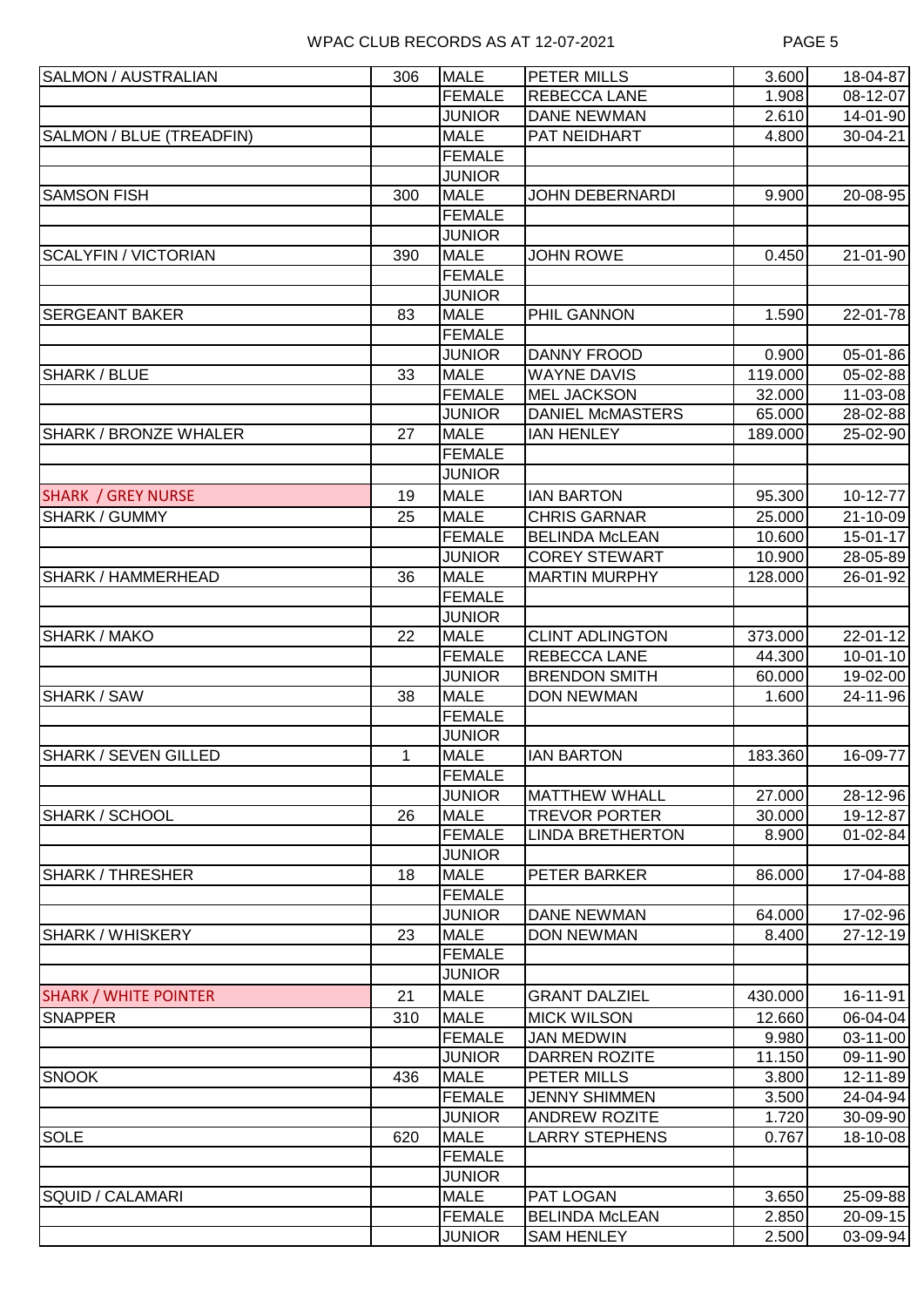| SQUID / AERO                   |     | <b>MALE</b>                    | <b>DANIEL McMASTERS</b> | 1.150                   | 05-03-95                  |
|--------------------------------|-----|--------------------------------|-------------------------|-------------------------|---------------------------|
|                                |     | <b>FEMALE</b>                  |                         |                         |                           |
|                                |     | <b>JUNIOR</b>                  | <b>COREY STEWART</b>    | 1.100                   | 17-12-89                  |
| <b>STARGAZER</b>               | 576 | <b>MALE</b>                    | <b>GREG McHARRY</b>     | 3.050                   | 11-10-87                  |
|                                |     | <b>FEMALE</b>                  |                         |                         |                           |
|                                |     | <b>JUNIOR</b>                  | <b>DAVID ANDREWS</b>    | 0.900                   | 05-03-94                  |
| <b>SWEEP</b>                   | 351 | <b>MALE</b>                    | R. SMEATON              | 0.980                   | 18-01-82                  |
|                                |     | <b>FEMALE</b>                  | <b>JOYCE McMASTERS</b>  | 0.450                   | 15-01-89                  |
|                                |     | <b>JUNIOR</b>                  |                         |                         |                           |
| SWORDFISH (BROADBILL)          | 603 | <b>MALE</b>                    | PAT NEIDHART            | 157.000                 | $04 - 04 - 18$            |
|                                |     | <b>FEMALE</b>                  | <b>SALLY BOURKE</b>     | 277.000                 | 26-05-18                  |
|                                |     | <b>JUNIOR</b>                  |                         |                         |                           |
| <b>TAILOR</b>                  | 273 | <b>MALE</b>                    | <b>BRUCE HARRISON</b>   | 1.700                   | Mar-85                    |
|                                |     | <b>FEMALE</b>                  | <b>JENNY SHIMMEN</b>    | 1.100                   | 16-05-95                  |
|                                |     | <b>JUNIOR</b>                  |                         |                         |                           |
| <b>TOMMY ROUGH</b>             | 307 | <b>MALE</b>                    | <b>ROSS ANDERSON</b>    | 0.244                   | 12-01-14                  |
|                                |     | <b>FEMALE</b>                  |                         |                         |                           |
|                                |     | <b>JUNIOR</b>                  | <b>HARRISON HERTON</b>  | 0.190                   | 27-10-13                  |
| TREVALLA / DEEPSEA (BLUE-EYE)  | 582 | <b>MALE</b>                    | PAT NEIDHART            | 5.660                   | 04-11-17                  |
|                                |     | <b>FEMALE</b>                  |                         |                         |                           |
|                                |     | <b>JUNIOR</b>                  |                         |                         |                           |
| <b>TREVALLY / BLUDGER</b>      |     | <b>MALE</b>                    | PAT NEIDHART            | 7.400                   | 03-05-18                  |
|                                |     | <b>FEMALE</b>                  |                         |                         |                           |
|                                |     | <b>JUNIOR</b>                  |                         |                         |                           |
| <b>TREVALLY / GIANT</b>        | 280 | <b>MALE</b>                    | <b>ANDREW NEWMAN</b>    | $9.5$ (Int)             | 20-09-17                  |
|                                |     | <b>FEMALE</b>                  |                         |                         |                           |
| <b>TREVALLY / GOLDEN</b>       |     | <b>JUNIOR</b><br><b>MALE</b>   | PAT NEIDHART            |                         |                           |
|                                | 284 |                                |                         | 8.000                   | 30-04-21                  |
|                                |     | <b>FEMALE</b><br><b>JUNIOR</b> |                         |                         |                           |
| TREVALLY / GOLD-SPOTTED        | 278 | <b>MALE</b>                    | PAT NEIDHART            | 7.940                   | 25-04-18                  |
|                                |     | <b>FEMALE</b>                  |                         |                         |                           |
|                                |     | <b>JUNIOR</b>                  |                         |                         |                           |
| <b>TREVALLY / SILVER</b>       | 292 | <b>MALE</b>                    | <b>BOB OTTAWAY</b>      | 4.800                   | $13 - 11 - 93$            |
|                                |     | <b>FEMALE</b>                  | <b>BELINDA McLEAN</b>   | 0.856                   | 17-02-19                  |
|                                |     | <b>JUNIOR</b>                  | <b>TARJ ROZITE</b>      | 0.945                   | 20-10-19                  |
|                                |     | <b>JUNIOR</b>                  | PHILIP STROKER          | $\overline{1}$ .7 (Int) | 16-06-92                  |
| TREVALLY / BRASSY (TEA LEAF)   | 282 | <b>MALE</b>                    | PAT NEIDHART            | 6.907                   | $04 - 05 - 18$            |
|                                |     | <b>FEMALE</b>                  |                         |                         |                           |
|                                |     | <b>JUNIOR</b>                  |                         |                         |                           |
| TREVALLY / WAREHOU             | 583 | <b>MALE</b>                    | PETER KIDD              | 2.350                   | 05-06-83                  |
|                                |     | <b>FEMALE</b>                  |                         |                         |                           |
|                                |     | <b>JUNIOR</b>                  |                         |                         |                           |
| <b>TROUT / BROWN</b>           |     | <b>MALE</b>                    | <b>ANDREW MAY</b>       | 3.400                   | 17-11-89                  |
|                                |     | <b>FEMALE</b>                  | <b>GEMMA ZERVAAS</b>    | 1.217                   | 05-06-16                  |
|                                |     | <b>JUNIOR</b>                  | <b>DANIEL HUYSMAN</b>   | 1.120                   | 30-10-88                  |
| <b>TROUT / RAINBOW</b>         |     | <b>MALE</b>                    | <b>CHRIS GARNAR</b>     | 2.942                   | 17-09-14                  |
|                                |     | MALE (Int)                     | <b>CHRIS GARNAR</b>     | 10.700                  | 04-06-16                  |
|                                |     | <b>FEMALE</b>                  |                         |                         |                           |
|                                |     | <b>JUNIOR</b>                  | <b>DEAN WADDINGTON</b>  | 2.450                   | 10-10-90                  |
| <b>TUNA / SOUTHERN BLUEFIN</b> | 600 | <b>MALE</b>                    | <b>GRANT MALONEY</b>    | 159.850                 | $\overline{15} - 04 - 15$ |
|                                |     | <b>FEMALE</b>                  | ANNETTE McCLELLAND      | 18.400                  | 10-04-09                  |
|                                |     | <b>JUNIOR</b>                  | <b>DARREN ROZITE</b>    | 3.500                   | 26-12-91                  |
| <b>TUNA / STRIPED</b>          | 596 | <b>MALE</b>                    | <b>KEITH JACOBSON</b>   | 8.500                   | 13-05-85                  |
|                                |     | <b>FEMALE</b>                  | <b>JENNY SHIMMEN</b>    | 3.750                   | 17-05-94                  |
|                                |     | <b>JUNIOR</b>                  | <b>ANDREW ROZITE</b>    | 3.500                   | 26-12-91                  |
| TUNA / YELLOWFIN               | 599 | <b>MALE</b>                    | <b>MARTIN MURPHY</b>    | 72.000                  | 16-04-89                  |
|                                |     | <b>FEMALE</b>                  | <b>JAN MEDWIN</b>       | 49.100                  | 15-05-90                  |
|                                |     | <b>JUNIOR</b>                  | <b>DANIEL McMASTERS</b> | 20.000                  | 18-04-90                  |
|                                |     |                                |                         |                         |                           |